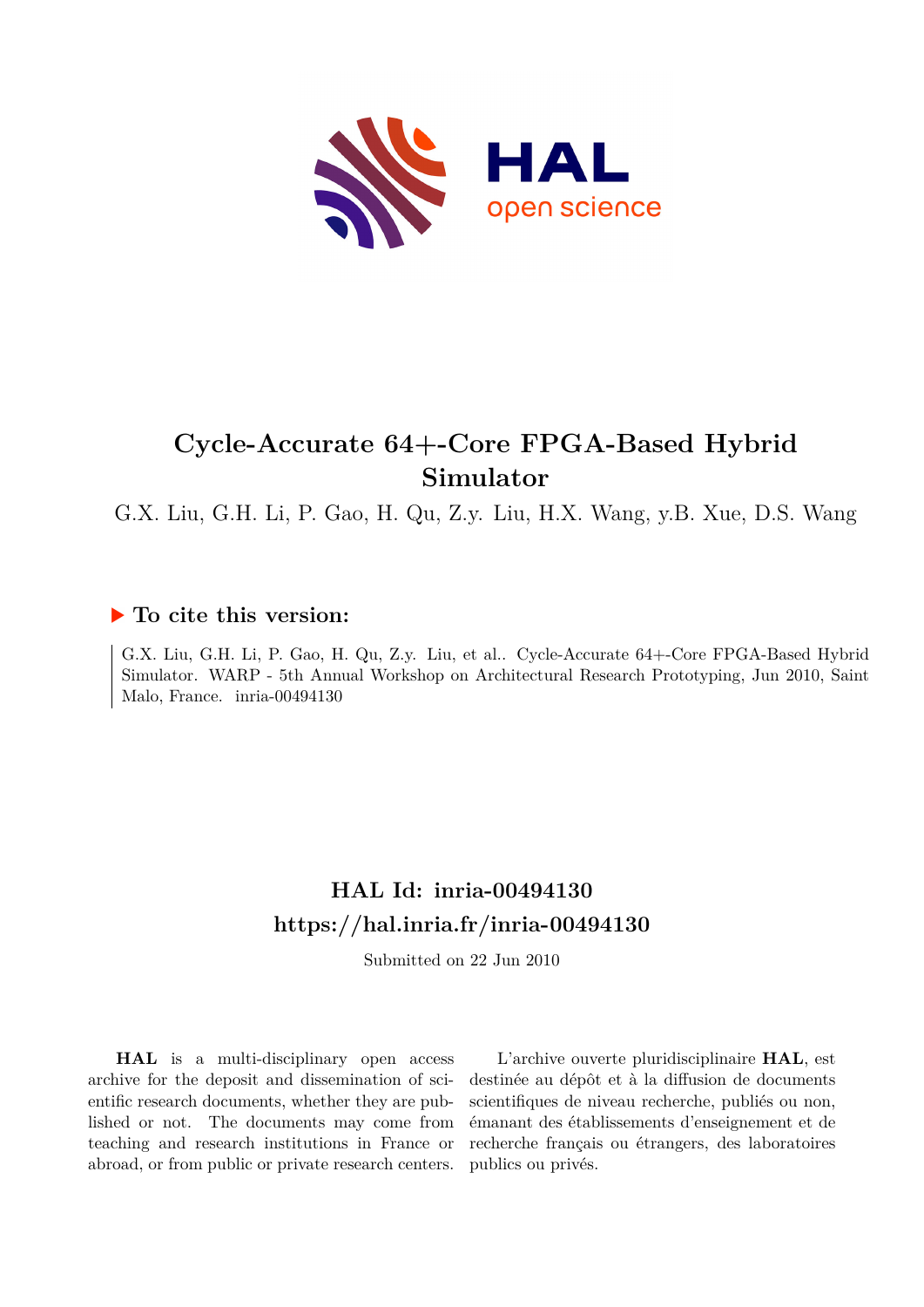G.X. Liu, G.H. Li, P. Gao, H. Qu, Z.Y. Liu, H.X. Wang, Y.B. Xue, D.S. Wang

*Abstract***— Nowadays, computer architecture researches mainly focus on the multicore hardware and software design. As compared with the traditional uniprocessor counterpart, the system complexity of multicore simulators is dramatically augmented, which is spurred by the increase in core number. Full-system fidelity, fast simulation speed, and cycle-level accuracy are the essential requirements of the advanced multicore simulator adopted as the research vehicle for studying and evaluating multicore systems. Tsinghua Emulation Accelerator of Multicore System or TEAMS is an FPGA accelerated cycle-accurate hybrid simulation platform with full-system fidelity. By leveraging state-of-the-art Xilinx Virtex 5 Field Programmable Gate Arrays (FPGAs) and the high volume on board SRAM and DRAM, the most concerned issues in multicore microprocessor research, i.e., Cache with data coherency and network on chip (NoC), are emulated and accelerated by hardware in our simulator. Therefore, developers can achieve the precise performance evaluations, which include the hardware cost, the power consumption and the process efficiency, of Cache and NoC in their designs. On the other hand, the functional simulation of each core is executed by the software simulator, which makes the proposed simulator suitable for a wide variety of instruction set processors. By using hardwaresoftware and inter-FPGA synchronizing techniques, the proposed platform realizes the 64-processor cycle-accurate simulation with one FPGA rack. Together, the proposed techniques also enable the outstanding scalability. Without an overwhelming effort, our simulator can perform the 512-core simulation with four FPGA racks.**

*Index Terms***— multicore, hybrid simulation, Simics, FPGA, NoC, cache coherence**

# I. INTRODUCTION

In recent years, the "power wall" and the limitation of instruction-level parallelism in typical applications have driven the microprocessor architecture and software researches onto the road of multicore architectures, which is the unique opportunity currently found for maintaining the computer performance trends by capitalizing on silicon technology advances. Historically, the simulation of computer architecture is mainly based on the software simulator. As compared with the Application Specific Integrated Circuits (ASICs) prototyping, the software simulators have the advantages in flexibility and fabricate cost. These features make the software simulators widely adopted in academia. For example, *PTLsim* is a cycle accurate x86 microprocessor simulator and virtual machine for x86 and x86-64 instruction sets; *SimpleScalar* is an uniprocessor micro-architectural simulator; *Simics*[1] is a multicore supported full-system simulator, which can run commercial operating systems and applications. As compared with the uniprocessor architectures, the main differences in multicore architectures come from Cache and NoC designs, and much endeavor has been devoted in these fields. To accommodate the precise evaluation requirements of Cache and interconnection network, the software cycle-accurate cache model (*GEMS*)[2] and NoC model (*GARNET*)[3] are developed by Wisconsin University and Princeton University, respectively.

However, as the research vehicle for studying computer architecture, the software simulators lack of the execution speed and the evaluation accuracy. The speed dilemma is further exacerbated when facing the cycle-accurate multicore simulations. For instance, on *SunFire v40z* Sever, it takes 4.3 hours for *GEMS* to simulate 16-thread  $1024 \times 1024$  LU decomposition on 16-core system. When the core and thread numbers are both increased to 32, under the same conditions, the simulation time is extended to 11.8 hours. To improve the simulation speed, Chung [4], et. al, apply FPGA to accelerate the common-case behaviors of *Simics* and this approach achieves up to 1.2-4.0 times speed up ratio as compared with *Simics* fast mode. RAMP Gold project [5] applies the similar approach to accelerate the functional simulation of multicore system. Running on the advanced BEE3 platform [6], RAMP Gold garners over an order faster performance than *Simics*. Nevertheless, the aforementioned schemes merely enhance the functional simulation speed, therefore, the cycle-accurate models, including *GEMS* and *GARNET*, can not benefit from the work in literatures [4] and [5]. In terms of evaluation fidelity, since the mechanism gap between the model built with C language and the synthesizable model described with HDL, the models provided by *GEMS* and *GARNET* always contains some flaws that hinder them from efficiently implemented with circuits. For example, the message buffer in *GEMS* is heap structure, which automatically pushes the most recently message to the top, and the size of heap is infinite. In consequence, the simulation fidelity coming from the associated software models is severely degraded.

To address the above problems, we propose using FPGAs to fabricate the reconfigurable simulation testbed, which cooperates with *Simics* to implement the cycle-accurate hybrid simulator. The Cache and NoC designs of microprocessor are mapped to the FPGAs platform and the functional behavior of all cores are simulated by *Simics*. We can construct 64 to 512-core system from multiple FPGA racks. The proposed simulator provides an excellent environment to quantitatively analyze and evaluate the hardware and software of multicore system.

This paper presents the initial implementation of our hybrid

The authors are with Tsinghua University, Lab4-304, FIT Building, Tsinghua University, Beijing 100084, China (liuzhenyu73@tsinghua.edu.cn). This research is supported by fund from National Natural Science Foundation of China (60833004).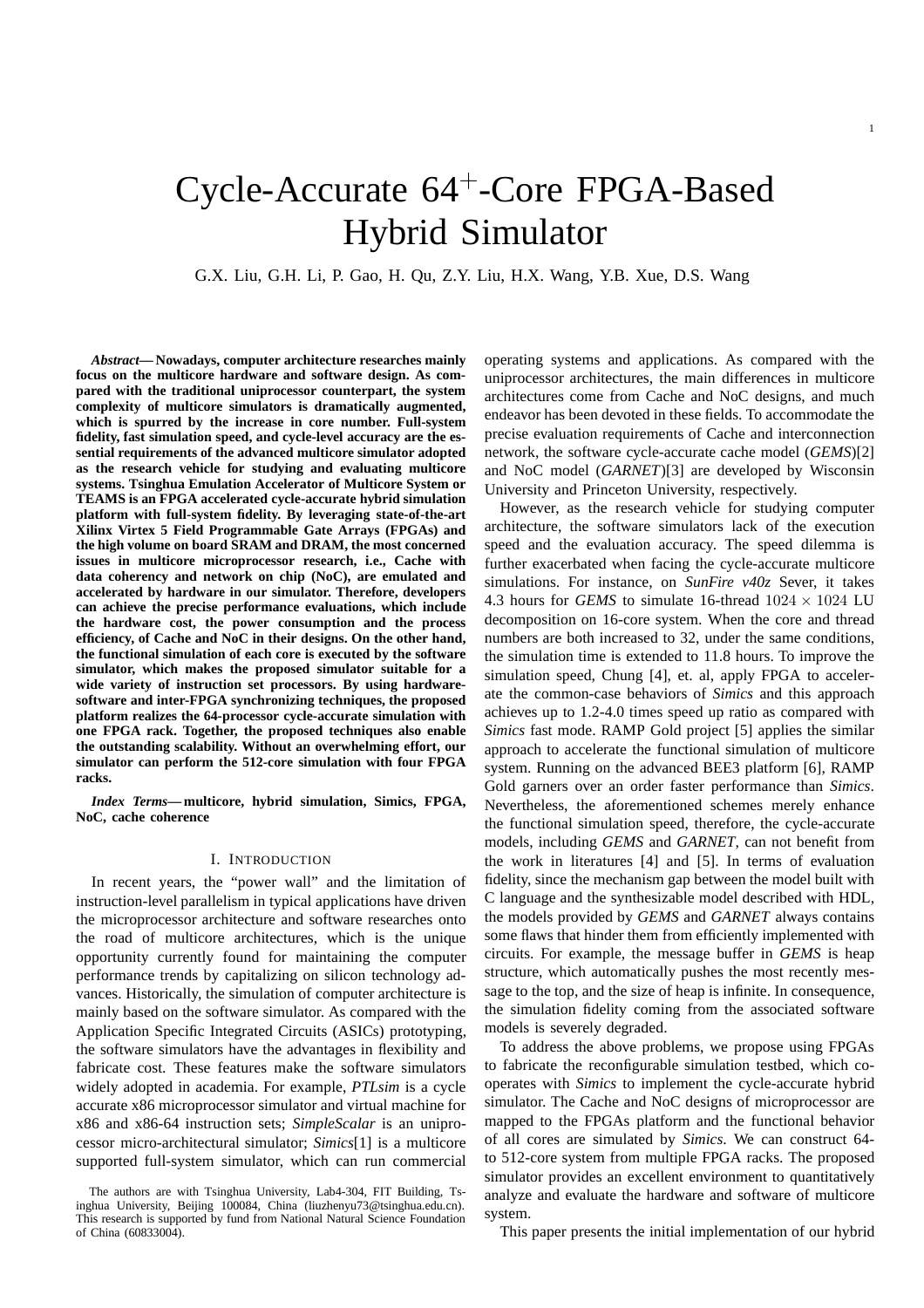simulator. The hardware architecture is depicted in Section II. The simulation principle of our proposal is described and analyzed in Section III. Section IV reports the current research status on 64-core UltraSPARC workstation simulation. The conclusions and our future work are provided in Section V

#### II. TEAMS HARDWARE ARCHITECTURE

The simulator platform is composed of one software simulator host (*Simics*) and several FPGA racks, as depicted in Fig.1. *Simics* runs on the host computer and the FPGA racks are in charge of the Cache and NoC emulation. Four-lane PCI-Express (PCI-E4X) connection is employed to carry out the communication between the host computer and the FPGA racks. The connection between two FPGA racks is mainly realized by the (PCI-E16X) interface. In this section, our discussion primarily concentrates on the hardware architecture of each FPGA rack.

Since our hardware is applied to speedup the simulation of Cache and NoC in the multicore system, the reconfigurable logics, on chip memories and Gigabit IO interface for interchip communication are precious. In contrast, the embedded hard processor (PowerPC Processor) are rarely required to our task. Therefore, we choose Xilinx XC5VLX220T FPGA, which has the best cost performance, to build the infrastructure. XC5VLX220T contains 34,560 Slices, 7,632Kbit, 6 Clock Management Tile (CMT), 16 RocketIO GTP transceiver, and 1 PCI-E interface block. In the following paragraphs, we will describe how these modules play their roles in our hardware design.

As shown in Fig.1, one FPGA rack mainly comprises one mother printed circuit board (PCB) and six daughter-PCBs attached on the mother-PCB via 188-pin Compact Peripheral Component Interface (cPCI). The mother PCB is equipped with one Xilinx XC5VLX220T FPGA, one PCI-E bridge (PEX8648), and one CPLD (XC95288XL). The mother-PCB also has one SD interface and one USB interface, which are connected to CPLD. Each daughter-PCB integrates one Xilinx XC5VLX220T FPGA, 2GB 400MHz DDR2 SDRAM connected to one DIMM slot, and 200MHz  $512k \times 36$ -bit SRAM (36-bit comprising 32-bit data and 4-bit ECC). The mother- and daughter-FPGA JTAG pods are connected in the daisy-chain style. The FPGA can be dynamically programmed by the host computer or through the on board SD Flash card and CPLD. Multiple FPGA configuration bit files can be stored in the SD Flash card and CPLD select the required version to program the FPGAs belonging to the rack. Moreover, SD Flash card also provides the persistent storage capacity for other FPGA-specific information. In addition, the USB interface coupled with CPLD provides another approach to other devices for the FPGA rack.

The communication between the mother- and the daughter-FPGAs is implemented through the dedicated generic parallel IOs (GPIO). In details, for each daughter-PCB, there are 98 bit IO signals directly connected with the central FPGA on the mother-board. These IO signals work at 150MHz clock speed, which provides maximum 14.4Gb/s IO-bandwidth for each channel between the daughter- and the mother-PCBs. In

our design, we further provide the Gigabit serial IO connection between any two daughter boards. As we know, there are sixteen RocketIO GTP modules in each XC5VLX220T, then, these components are utilized to realize the Gigabit serial IO connection. For each end-to-end serial connection, our design provides bidirectional 5Gb/s IO bandwidth.

Finally, the PCI-E bridge PEX8648 enables the communications between the FPGA rack and the host PC, and the data exchange among FPGA racks. PEX8648 is a 48-lane PCI-E2.0 bridge, supporting packet cut-thru with a maximum latency of 140ns (16X to 16X). PEX8648 also provides end-to-end CRC protection and poison bit support to accommodate the high end-to-end data integrity requirement. The PEX8648's twelve ports can be flexibly configured. Specifically, in our design, eight of PEX8648's twelve ports are configured as seven 1X, one 4X, and one 16X interfaces. The seven PCI-E1X interfaces are connected to the seven FPGAs belonging to the rack. One PCI-E4X interface implements the communication between the host PC and the FPGA rack. In this way, the host PC can survey the internal status of any FPGA in the rack. The inter FPGA rack data exchange is realized via the PCI-E16X interface of PEX8648.

It should be noted that the mother-PCB and all daughter-PCB all have their own crystal oscillators. Consequently, the FPGA rack has two operational modes, i.e., synchronous mode and asynchronous mode. In the synchronous work mode, all PCBs share the clock signal of the mother PCB, which simplifies the interface circuits design, but the clock speed is low accordingly. In contrast, if the system works at the asynchronous mode, all PCBs apply the local oscillators as their own clock signals. With this scheme, each FPGA has high clock speed, but the hardware cost and the time overhead for the inter clock domain communication are increased. In the initial implementation, we adopt the synchronous mode for each FPGA rack.

## III. CYCLE-ACCURATE SIMULATION MECHANISM

This section offers the abridged general view about the proposed partition of the target system across the FPGA emulator and the *Simics* software simulator, as shown in Fig.2. The schematic diagram considers a  $4 \times 4$  two dimensional (2D)mesh chip-scale multicores (CMP) as an illustrative example.

The CMP is organized as an array of replicated tiles, which are connected over 2D-mesh network. Each tile is composed of one core, the private L1 I/D-cahce and the shared L2 Cache. L2 Cache is tightly coupled to the local core and provides the fixed access latency. The L2 Cache also can be utilized by other tiles, but the associated access latencies are variable, which are affected by the source-destination distance and the network congestion. In our initial implementation, the generic MESI protocol is adopted to maintain the on-chip data coherence. The NoC router applies the *wormhole switching* and the deadlock-free routing algorithms for *wormhole switching*, such as XY, Odd-Even Turn, and DyXY etc.

Since the researches of multicore emphasis on Cache and NoC, we provide the partition scheme as shown in Fig.2. Specifically, the behavior of each core is mapped to *Simics* and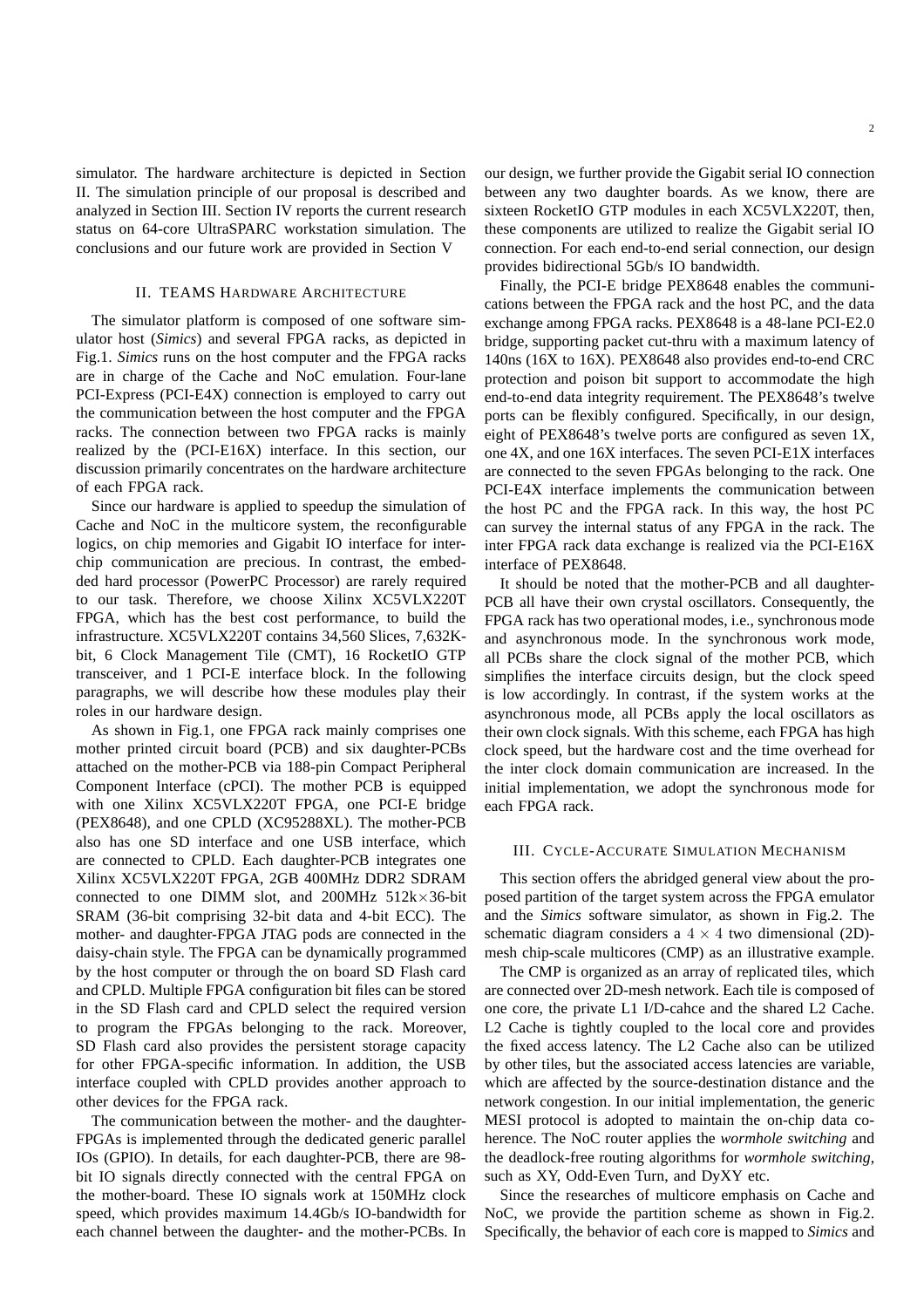

Fig. 1. Top block diagram of the proposed hybrid simulation accelerator



Fig. 2. Schematic diagram of  $4 \times 4$  CMP connected over 2D-mesh network under simulation (L1\$: L1 Cahce; L2\$: L2 Cache; NIC: Network interface connector)

the others in the tile are mapped to FPGA hardware emulator. The proposed partition reconciles the confliction between the flexibility and the fidelity. With *Simics*, we can adaptively choice the desired instruction set processor. On the other hand, the concerned components in our research is designed with HDL language and implemented as the high-fidelity circuits models on the FPGA platform.

Our initial implementation is one 64-core CMP with 2Dmesh hybrid simulator. Because of the hardware limitation of single FPGA chip, it is required to partition the Caches and NoC routers into several XC5VLX220T chips. Now, our design confronts two prominent problems: First, we need to partition the whole 64-core NoC and Caches into daughter-PCBs and make the communication among these daughter-PCBs transparent to the simulation; Second, in order to realize the cycle-level accuracy, we must device the mechanism to synchronize the *Simics* simulator and the FPGA hardware emulator.

For our current prototype, considering the hardware resource limitation, especially the block RAM volume in one FPGA, the Caches in the FPGA emulator do not contain the data slice, *Simics* still access the required instructions and operands from the host PC. At present status, the Cache emulator in the hardware merely works as the timing model. Based on the preceding conditions, sixteen tiles can be mapped into one XC5VLX220T. Because we apply the  $8 \times 8$  2D topology, the 2ith- and  $2i + 1$ th-column ( $i \in \{0, 1, 2, 3\}$ ) nodes are mapped into the NO.i daughter-PCB. Therefore, four daughter-PCBs are adopted to emulate the 2D multicore microprocessor and the FPGA on the mother-PCB works as the central controller, which is in charge of scheduling the working daughter-PSBs and synchronizing the hardware emulator with the host *Simics*.

With the proposed partition, there is another restriction coming from the off-chip pin capacity of FPGA. In our NoC router design, there are 76-bit signals connecting with its rightside router (38-bit inputs and 38-bit output). Totally, 624-bit signals are required to implement the connection between the ith and the  $i + 1$ th daughter-PCBs. Obviously, the FPGA IO number limitation prohibits the direct connection implementation. We reconcile this dilemma by bartering timing for the IO bandwidth requirement. In details, the hardware simulation of one clock cycle is divided into two stages, i.e., "sim" and "sync" stages. During the "sim" period, the logic under test is given one cycle's clock enable to complete the function of Caches and NoC routers within this cycle. However, in the "sim" stage, outputs of one FPGA do not affect the logics in its neighboring FPGAs. During the following "sync" stage, it takes multiple cycles to transfer the outputs signals of the  $2\times8$ nodes in one FPGA to their neighbor nodes via GPIO, which locate in other FPGAs. It should be noticed that the clock signal of all logics under emulation is always disabled during the "sync" stage. Therefore, in this period, the tiles status is not affected by the data transfer between FPGAs. In our initial design, the "syn" procedure takes 18 clock cycles.

The synchronizing mechanism between *Simics* and the FPGA hardware emulator is illustrated by Fig.3. For *Simics* simulator, once it finishes the nth cycle function simulation